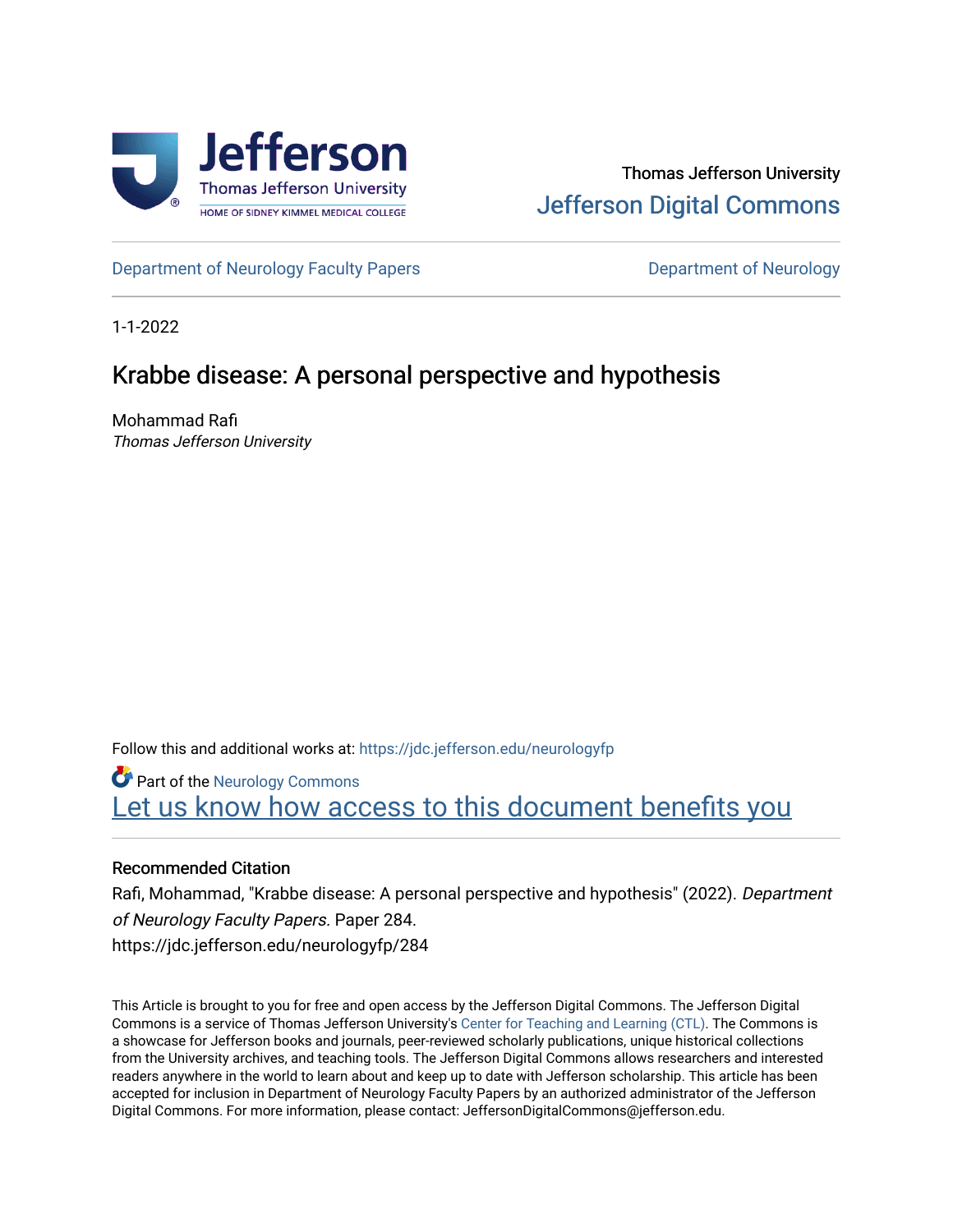

Rafi*, BioImpacts,* 2022, 12(1), 3-7 doi: [10.34172/bi.2021.23931](https://doi.org/10.34172/bi.2021.23931) http://bi.tbzmed.ac.ir/

CrossMark



**ccess Publish Free**

# **Krabbe disease: A personal perspective and hypothesis**

## **Mohammad A Rafi<sup>\*</sub>**</sup>

Emeritus Professor, Department of Neurology, Sidney Kimmel College of Medicine, Thomas Jefferson University, Philadelphia, PA 19107, USA

### **Article Info**



*Article Type:* Mini Review

#### *Article History:*

Received: 3 July 2021 Revised: 15 Aug. 2021 Accepted: 18 Sep. 2021 ePublished: 22 Dec. 2021

*Keywords:*

**Introduction**

Krabbe disease GLD GALC Gene therapy Bone marrow transplantation BMT

## **Abstract**

*Introduction:* Krabbe disease (KD) or globoid cell leukodystrophy (GLD) is one of the lysosomal disorders affecting central and peripheral nervous systems (CNS and PNS). It is caused by mutations on the galactocerebrosidase (GALC) gene. Affected individuals accumulate undegraded substrates and suffer from neuroinflammation.

*Methods:* Hematopoietic stem cell transplantation (HSCT) has been partially successful in treating patients with KD when accomplished prior to the



onset of symptoms. The success is credited to the ability of the hematopoietic stem cells in providing some GALC enzyme to the CNS and eradicating potential neuroinflammation. Combination of the HSCT with some other GALC-providing strategies has shown synergistic effects in the treatment of the mouse model of this disease.

*Results:* Here, the possibility of eliminating HSCT in the treatment of human patients and replacing it with a single therapy that will provide sufficient GALC enzyme to the nervous systems is suggested. Such treatment, if started during the asymptomatic stage of the disease, not only may eradicate the enzyme deficiency, but may also keep any neuroinflammation at bay.

*Conclusion:* Successful treatment of the KD may be possible by restoring consistent and sufficient GALC expression in CNS and PNS.

Krabbe disease (KD) or globoid cell leukodystrophy (GLD) is a recessive genetic disease caused by the deficiency of a lysosomal enzyme called galactocerebrosidase (GALC). KD is a neurodegenerative disorder with progressive demyelination and oligodendrocytes apoptosis. While there are late onset and adult forms of this disease, it is primarily an infantile malady. Affected infants have no symptoms at birth but begin to develop signs of disease before about six months of age. Irritability and stiffness increase with time and the affected, untreated child rarely lives beyond two years of age.<sup>1</sup> There are several animal models for this disease.2 Twitcher (twi) mouse, the murine model of the KD has been the subject of many treatment trials. Bone marrow transplantation (BMT) was the first treatment strategy applied in twi mice in 1984<sup>3</sup> and this resulted in a significant extension of life. Human patients have been treated by hematopoietic stem cell transplantation (HSCT)<sup>4</sup> and this treatment has become the standard of care since then. The other treatment

trials practiced in twi mice include neural progenitor/ neural stem cell transplantation,<sup>5-7</sup> mesenchymal stem cell transplantation,<sup>8</sup> pharmacological chaperone therapy,<sup>9</sup> substrate reduction therapy,<sup>10</sup> enzyme replacement therapy, $11,12$  antioxidant therapy, $13$  anti-inflammatory therapies,<sup>14</sup> gene therapy,<sup>15-19</sup> and various combinations of these treatments.20-28 Among these combinatorial therapies, some demonstrated synergistic effect in improving the lifespan of the treated mice. At the same time, some of these treatments resulted in little, if any, increase in lifespan and some had significant side effects limiting their use in humans. A closer look at these combinational therapies applied reveals that the synergistic effect occurs when both treatments involved in the combination, either contributed to the enzyme delivery to the CNS20- <sup>25</sup> or played a role in the substrate reduction approach.<sup>26</sup> These findings highlight the importance of delivering sufficient GALC to the nervous system or reducing the undegraded materials. Such a crucial role of GALC has been demonstrated recently in twi mice<sup>29,30</sup> and the canine

\*Corresponding author: Mohammad A Rafi, Email: mbrafi610@gmail.com

© 0  $\otimes$  0 2022 The Author(s). This work is published by BioImpacts as an open access article distributed under the terms of [the Creative](http://creativecommons.org/licenses/by-nc/4.0/) Commons Attribution License (http://creativecommons.org/licenses/by-nc/4.0/). Non-commercial uses of the work are permitted, provided the original work is properly cited.

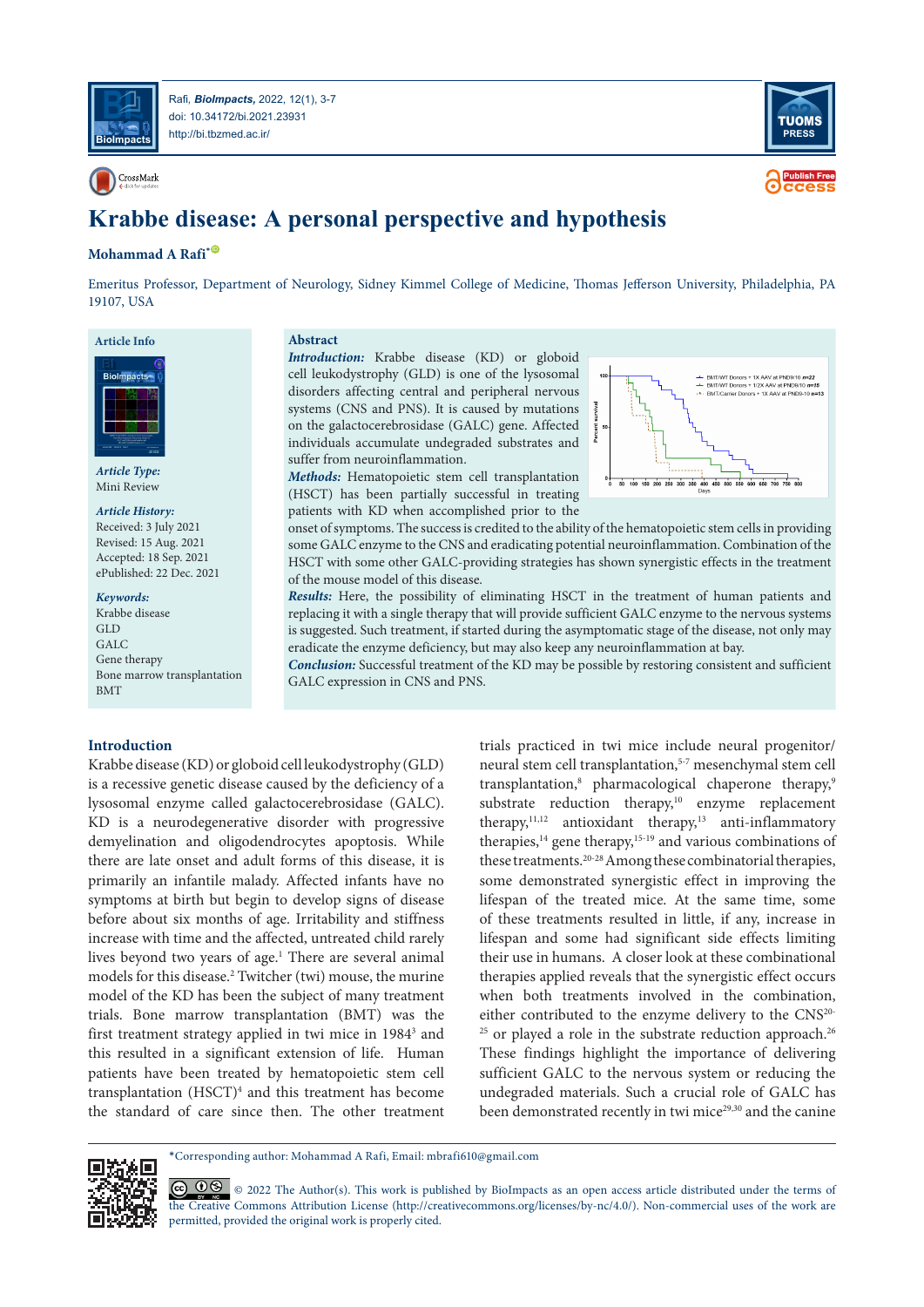model of GLD.<sup>31</sup> Based on the results of the different combinational therapies, outcomes of the recent studies, and serious side effects of myeloablation required for cell transplantation, the aim of this article is to hypothesize that BMT/HSCT can entirely be eliminated from GLD treatment without being excessively concerned about the neuroinflammation or other secondary hits, such as psychosine toxicity. This, of course, requires supplying adequate GALC activity by another approach, such as gene therapy, in a timely manner.

## **Role of BMT in combination with any enzyme supplying methodology**

Combination of BMT and gene therapy or any other type of enzyme delivery system to the CNS, has shown strong synergistic effect reported by us and other colleagues.<sup>19,20</sup> The mechanism of such synergistic effect has also been the subject of multiple studies<sup>20,21</sup> with no clear conclusion. In previous publications, we have emphasized the antiinflammatory role of BMT/HSCT in the treatment of the twi mice or human patients.<sup>14-19</sup> In our latest publications,<sup>29,30</sup> we have also acknowledged the GALC delivery capacity and anti-inflammatory properties of BM cells. However, here, we are highlighting the GALC delivery role of BMT over its anti-inflammatory function. The GALC delivery capability of BMT combined with another GALC source appear to exhibit either additive or synergistic effects in these experiments without involvement of any antiinflammatory action from BM cells. The logic behind such hypotheses is that there is no plausible neuroinflammation at the early stage of the disease. In other words, the antiinflammation property of the BM cells is still there but not in use because of the timing. As we have shown previously, a) treatment of the twi mice with anti-inflammatory drugs failed to demonstrate any positive outcome in treating these mice at a young  $age, <sup>14</sup> b)$  decreasing viral dose in half with regular BMT, compared to injecting full viral dose along with BMT using BM cells from heterozygote mice resulted in similar reduced lifespan (Fig. 1).<sup>29</sup> This confirms the pivotal role of GALC activity provided by BMT and gene therapy. Another point worth mentioning here, is that AAVrh10, and potentially some other AAV serotypes, is/are capable of *in vivo* and *in vitro* transducing the BM cells.30 This is an additional reason for eliminating BMT in combination with gene therapy, as we are hitting two targets when using high dose gene therapy alone: delivering enzyme to the nervous system directly and via the transduced BM cells indirectly.

## **Importance of the enzyme level in the CNS and time of the treatment**

*Enzyme level*: As the ability of the current AAV serotypes in crossing the blood brain barrier (BBB) is limited,<sup>32</sup> the level of GALC delivered to the CNS will directly depend on the number of the viral particles reaching the brain. With high viral dose, as shown by us<sup>30</sup> and Bradbury et al,<sup>31</sup>





**Fig. 1. Role of BM cells in providing GALC.** Cutting viral dose in half or using BM cells from heterozygote mouse in a combination of BMT and gene therapy treatments results in a similar reduction in lifespan of the treated mice.<sup>30</sup>

there is higher GALC activity in the CNS, meaning that a higher number of viral particles have reached the brain, resulting in a much better outcome. While the level of the supplied enzyme to the nervous systems is pivotal for successful therapy, the goal should be supplying enough GALC activity to the nervous system not overwhelming it.

*Treatment time*: An encouraging point about this disease is that both human patients and animal models enjoy an asymptomatic period after birth. All human patients and animal models of GLD are normal at birth until a certain time, depending on the species. No pathological abnormalities, such as CNS inflammation, nor increased psychosine, seem to be at an alarming level during these asymptomatic periods. This timeframe provides a sufficient window of opportunity to initiate treatments in a preventive manner. To take advantage of this asymptomatic period, the at-risk children should be determined as soon as possible. Such identification is being done by newborn screening (NBS) programs in several states of the USA.<sup>33</sup> In the case of the twi mice, the symptoms appear at postnatal day 21 (PND21). Therefore, the safe period for any intervention will be from PND0 until about PND18. For instance, we have shown successful results when treatment was completed between PND8 to PND18. It's reasonably assumed that for any treatment, earlier is better. This approach may prevent pathological changes in the CNS and PNS prior to becoming clinically intractable and irreversible. However, when there is a wide window of treatment opportunity, determining the optimal window of opportunity may be preferable to avoid potential complications. For instance, treatment started in utero, may be possible but could result in unforeseen complications.

## **Treatment options**

While the goal is to find a safe and efficacious therapy for human patients, for the sake of simplicity and immediate evaluation of the potential outcomes, the treatment options are largely discussed on twi mice. Furthermore, as the most promising way of supplying GALC enzyme to the CNS seems to be under the umbrellas of gene therapy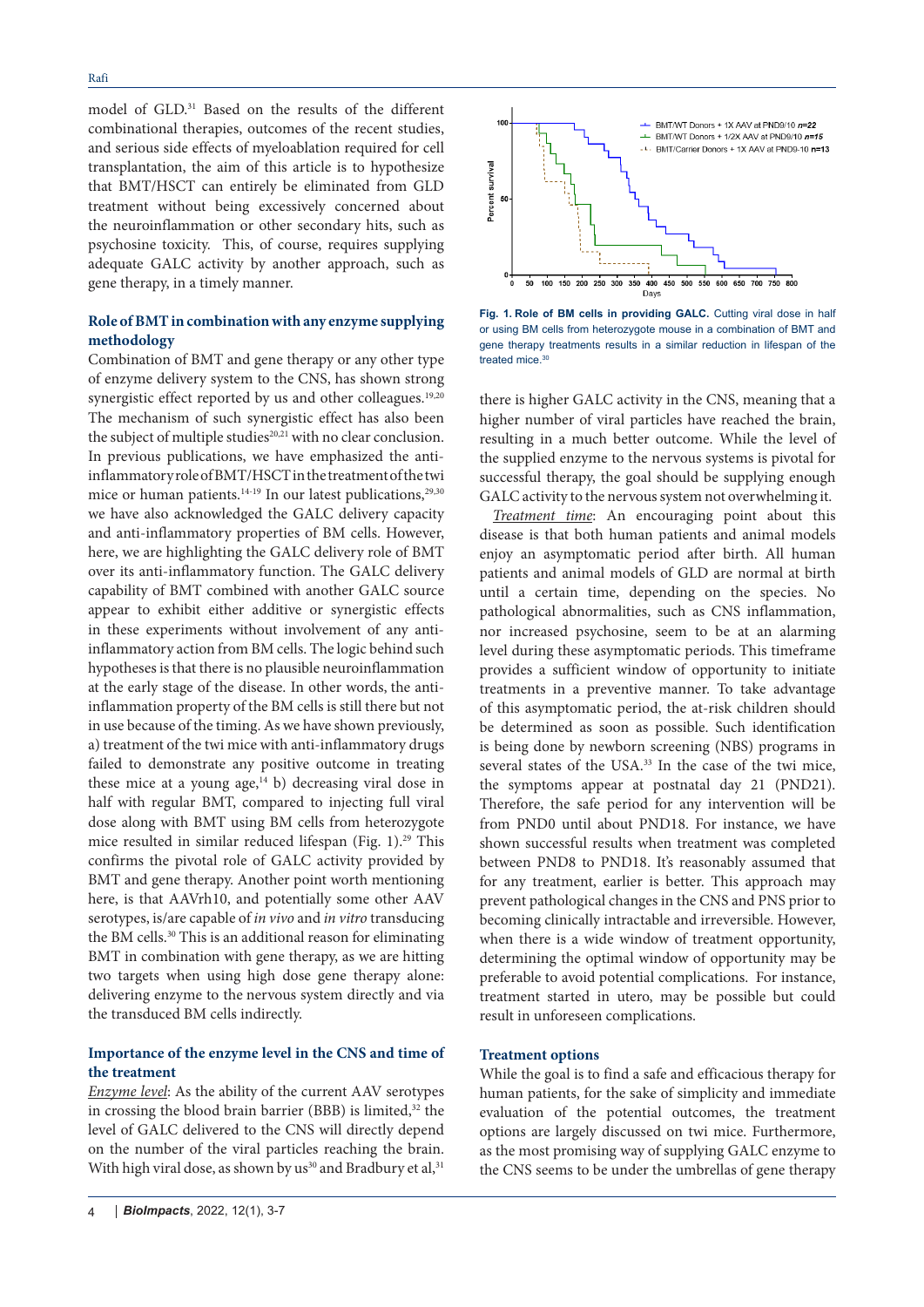and gene editing technologies, here, the discussion will be limited to the gene therapy options. While gene therapy has great potential for the treatment of neurological diseases, the biggest hurdle has been the transfer of the viral vectors to the CNS. The BBB blocks delivery of most drugs to the brain. Currently, several newly developed AAV serotypes such as AAV9 and AAVrh10 and their variants such as AAV-PHP.B and AAV-PHP.eB can cross the BBB of mice though with low efficiency.<sup>32</sup> Most of the injected viral vectors get trapped in peripheral organs such as the heart, skeletal muscles, and liver. Only a fraction of these viral particles succeeds in crossing the BBB and reaching the brain tissues. Therefore, the ideal solution for the current hurdle will be developing viral vectors with a higher capacity of crossing the BBB. However, in the absence of such viral vectors, alternative potentially useful approaches can be considered:

- 1) *Increasing the viral load*: We have recently demonstrated the enhancing effect of such an increase.29,30 Our regular dose of intravenous injection of AAVrh10-mGALC in twi mice was 4×1013 gc/kg of body weight. With this injection dose without BMT, the lifespan of the twi mice was increased from about 40 days to 72 days. A four-fold and ten-fold increase of this injection dose  $(1.6\times10^{14} \text{ g})/kg$  and  $4\times10^{14} \text{ g}$ c/ kg), raised the median lifespan of the twi mice to 180 days and 280 days respectively without any apparent toxicity. The  $4\times10^{14}$  gc/kg dose may not be the upper limit that could be administered. However, at some point, toxicity may become a factor to be considered.
- 2) *Double injection:* If increasing viral dose over  $4\times10^{14}$ gc/kg is not tolerated, because of immune system constraints or risk of neoplastic changed in the liver, the same dose can be injected in two different intervals (e.g., PND10 and 15 in twi mice). Of course, the second injection needs to be done in a short interval before any potential immune reactions develop after the first injection.
- 3) *Combination of two viral serotypes:* As discussed above, currently, AAVrh10 and AAV9 are the two available serotypes that can cross the BBB more efficiently than the other serotypes. However, the mechanisms utilized by these viruses to enter the CNS are unknown.32 If injected within a safe time frame (for instance, PND10 and 15 in twi mice), it may result in a better outcome. The advantage of this method, relative to the multiple injections of one serotype, is that different serotypes may utilize alternating or distinct pathways in crossing the BBB and, therefore, using different serotypes will increase the overall delivery rate to the CNS while decreasing any potential of immune response.
- 4) *Mobilizing the innate BM cells before viral injection:* AAVrh10 is capable of *in vivo* transducing the BM cells.30 It has also been shown that mobilizing the BM cells into the bloodstream significantly increases

the transduction rate after adenovirus injection.<sup>34</sup> This could happen for the AAV viral vectors too. The transduced cells return to the bone marrow compartment for engraftment.<sup>34</sup>

- 5) *Temporarily opening the BBB prior to viral injection:* It has been known that the BBB can be temporarily opened for drug delivery. Focused ultrasound strategy is one such method that can transiently increase BBB permeability for certain impenetrable drugs.<sup>35</sup> Mannitol mediated osmotic destruction of the BBB is another strategy to assist viral vectors entering the CNS. Such approach has been shown effective in treatment of type IIIB mucopolysaccharide disease.<sup>36</sup>
- 6) *Generating an engineered AAV-GALC construct*: Recently, several studies have demonstrated that molecular engineering of a transgene significantly enhances the ability of the viral construct to cross the BBB. Addition of the signal peptide from the highly secreted iduronate-2-sulfatase and the BBB-binding domain from the Apolipoprotein B (ApoB-BD) to the viral construct have been reported in mouse model of mucopolysaccharidoses type IIIA to increase the expression of the transgene and facilitate crossing the BBB.37 Similar improvement in crossing BBB has also been shown in twi mice.<sup>38,39</sup> Such methodologies can be combined with higher viral dose injection to improve the outcome.
- 7) *Developing a carrier-mediated method of crossing the BBB*: Several carrier-mediated strategies have been developed to assist the viral particles in crossing the BBB. Some of these practical strategies have been summarized by Bellettato and Scarpa.<sup>40</sup> In receptormediated transcytosis approaches, viral vectors interact directly with extracellular receptors of the capillary endothelial cells to facilitate crossing the BBB.32

## **Discussion**

The initial idea of BMT in treatment of the mouse model of KD, was based on the ability of the BM cells to secrete the missing enzyme that can be taken up by the enzymedeficient cells via cross-correction.3 While the *in vivo* "cross-correction" of GALC has been recently questioned by Weinstock et al,<sup>41</sup> independent of the mechanism of BMT, as shown by us<sup>16-19</sup> and others,<sup>42</sup> delivering sufficient GALC to the CNS and PNS via any methodology is the key for the effective treatment of KD. Such delivery should be accomplished at the pre-symptomatic stage to prevent accumulation of the toxic materials. Currently, HSCT is the "standard of care" treatment for human patients. However, newer technologies of delivering GALC to the nervous system have emerged and their application alone or in combination with BMT in animal models of KD have been the subject of many studies. These technologies, including enzyme replacement therapy, neural-stem cell transplantation, as well as gene therapy, have improved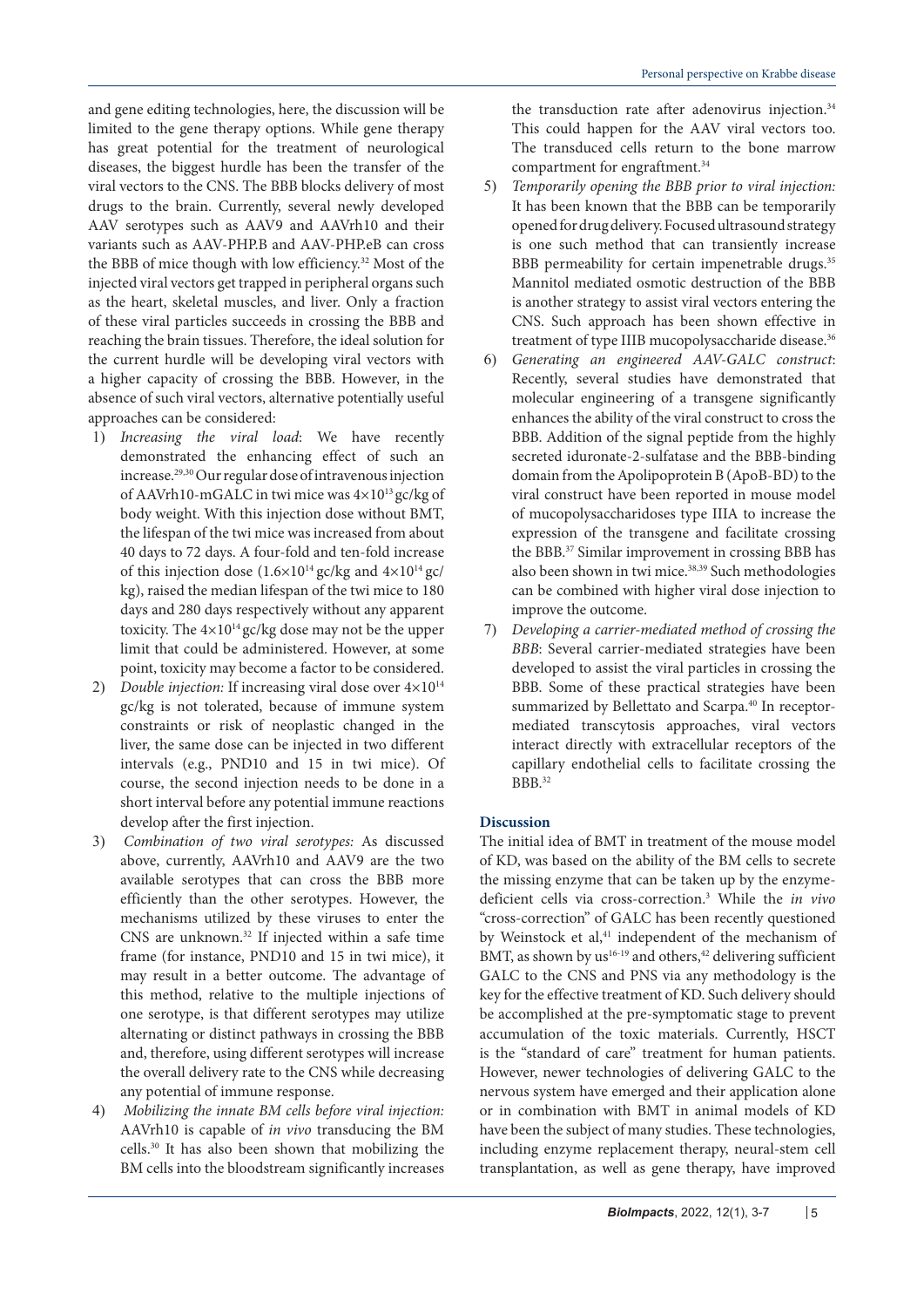## **Review Highlights**

## **What is the current knowledge?**

**√** BMT/HSCT has the capacity of providing some GALC activity to the CNS.

**√** The success of BMT/HSCT was mostly credited to the ability of the BM cells in eradicating neuroinflammation in the CNS.

### **What is new here?**

**√** The positive role of BMT/HSCT relies on its ability to provide substantial amount of GALC enzyme to the CNS and PNS.

**√** AAVrh10 is capable of in vivo transduction of bone marrow cells.

**√** BMT/HSCT may be eliminated completely by supplying sufficient GALC activity to the CNS and PNS via any other methodologies.

our understanding of the disease and helped to better recognize the unmet needs for treating this disease. Combination of these new methods with BMT in animal models, revealed an interesting synergistic effect on the lifespan of the treated mice. These very encouraging results in animal models paved the way for the current clinical trial in humans (Forge Biologics, see [NCT04693598\)](https://clinicaltrials.gov/ct2/show/NCT04693598). However, with such promising combinational therapy on human patients, the study on the animal models did not stop. While acknowledging the anti-inflammatory property of the HSCT, its synergistic effect with other treatments highlights the importance of supplying extra GALC enzyme to the nervous system. Considering the side effects of the BMT/HSCT, such as infertility and overall abnormal growth, replacing it with other enzymeproviding treatment options may be preferable. Two independent studies in two different animal models of KD30,31 have already demonstrated that increasing GALC expression in the CNS and PNS via gene therapy, can substitute the GALC delivery share of the BMT and, therefore, have validated that BMT can completely be eliminated from the combinational therapies.

## **Conclusion**

According to the current state of the knowledge and what was discussed above, it appears that exogenous BMT in animal models of KD or HSCT in human patients may soon be obsolete. Restoring consistent and sufficient GALC expression in the CNS and PNS via any methodology may be a safe and efficacious treatment for KD. The subject remains for further validation.

### **Acknowledgments**

The author would like to thank Dr. David A. Wenger, Professor of Neurology at Thomas Jefferson University, and Dr. M. Reza Sadaie, Consultant, Senior Biomedical Scientist at NovoMed Consulting, for their insight and editing of the manuscript.

## **Funding sources**

**Ethical statement** 

The study was partially funded by Legacy of Angels Foundation.

# **Competing interests**

The author declares no conflicts of interest.

There is no ethical issue to be considered.

#### **Author's Note**

My interest in Krabbe disease began in 1987 when I joined Professor David A. Wenger's laboratory at Thomas Jefferson University, Philadelphia. This was soon after Dr. Wenger had established the Diagnostic and Research Laboratories for lysosomal storage diseases. While we initiated working on several lysosomal disorders, our research was mostly focused on Krabbe disease. The breakthrough was when Dr. Yue Qun Chen joined our research team. With his pivotal efforts, we purified and characterized GALC, the missing enzyme in Krabbe disease. This opened the way for the cloning of cDNA of this protein for human and several animal models of this disease. Since then, beside the continuous efforts toward disease-related studies such as characterization of the gene and mutational analysis, the aim was focused on exploring the treatment options for this devastating disease. In this brief article, shortly after my retirement, I wanted to share my experiences and views and provide hypothesis toward potential enhancements of the current clinical trial in humans.

### **References**

- 1. Wenger, DA, Escolar, ML, Luzi, P, Rafi, MA. Krabbe disease (globoid cell leukodystrophy). In: Valle D, Beaudet AL, Vogelstein B, Kinzler KW, Antonarakis SE, Ballabio A, eds. *The Online Metabolic and Molecular Bases of Inherited Diseases*. McGraw Hill; **2013**.
- 2. Wenger DA. Murine, canine and non-human primate models of Krabbe disease. *Mol Med Today* **2000**; 6: 449-51.
- Yeager AM, Brennan S, Tiffany C, Moser HW, Santos GW. Prolonged survival and remyelination after hematopoietic cell transplantation in the twitcher mouse. *Science* **1984**; 225: 1052-4. <https://doi.org/10.1126/science.6382609>
- 4. Krivit W, Shapiro EG, Peters C, Wagner JE, Cornu G, Kurtzberg J, et al*.* Hematopoietic stem-cell transplantation in globoid-cell leukodystrophy. *N Engl J Med* **1998**; 338: 1119–1126.
- 5. Taylor RM, Snyder EY. Widespread engraftment of neural progenitor and stem-like cells throughout the mouse brain. *Transplant Proc* **1997**; 29: 845–847.
- 6. Strazza M, Luddi A, Carbone M, Rafi MA, Costantino-Ceccarini E, Wenger DA. Significant correction of pathology in brains of twitcher mice following injection of genetically modified mouse neural progenitor cells. *Mol Genet Metab* **2009**; 97: 27–34.
- 7. Neri M, Ricca A, di Girolamo I, Alcala'-Franco B, Cavazzin C, Orlacchio A, et al*.* Neural stem cell gene therapy ameliorates pathology and function in a mouse model of globoid cell leukodystrophy. *Stem Cells* **2011**; 29: 1559–1571.
- 8. Ripoll, CB, Flaat, M, Klopf-Eiermann, J, Fisher-Perkins, JM, Trygg, CB, Scruggs, BA et al*.* Mesenchymal lineage stem cells have pronounced anti-inflammatory effects in the twitcher mouse model of Krabbe's disease. *Stem Cells* **2011**; 29: 67–77.
- 9. Berardi, AS, Pannuzzo, G, Graziano, A, Costantino-Ceccarini, E, Piomboni, P and Luddi, A. Pharmacological chaperones increase residual β-galactocerebrosidase activity in fibroblasts from Krabbe patients. *Mol Genet Metab* **2014**; 112: 294–301.
- 10. Biswas S, LeVine SM. Substrate-reduction therapy enhances the benefits of bone marrow transplantation in young mice with globoid cell leukodystrophy. *Pediatr Res* **2002**; 51: 40–47.
- 11. Lee WC, Courtenay A, Troendle FJ, Stallings-Mann ML, Dickey CA, DeLucia MW, et al. Enzyme replacement therapy results in substantial improvements in early clinical phenotype in a mouse model of globoid cell leukodystrophy. *FASEB J* **2005**; 19: 1549–1551.